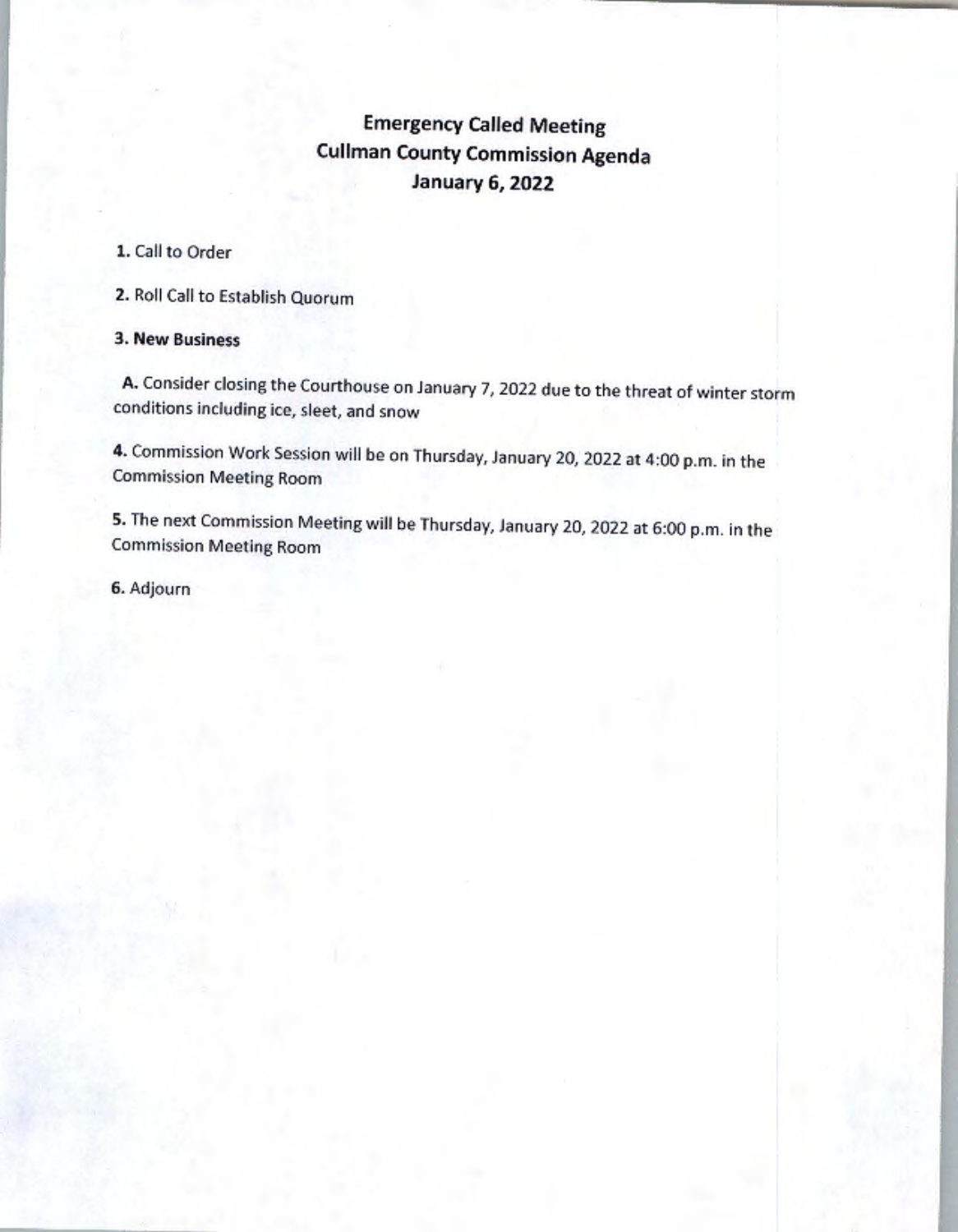## CUiiman County Emergency Meeting Commission Meeting January 6, 2022

## CALL TO ORDER AND WELCOME

Chairman Clemons called the Emergency Meeting to order at 2:30 p.m.

## CALL OF ROLL TO ESTABLISH QUORUM

Tiffany Merriman, County Clerk, called the roll; present were Chairman Jeff Clemons, Commissioner Watson, Commissioner Marchman, and County Administrator John Bullard.

#### **NEW BUSINESS**

Consider closing the Courthouse on January 7, 2022, due to the threat of winter storm conditions, Including ice, sleet, and snow

Chairman Clemons addressed the Commission and stated on recommendations from our EMA Director Tim Sartin that due to the concern of ice on the roadways Friday, January 7, 2022 the safety of our citizens and employees is our number one priority.

EMA Director Tim Sartin advised the windchill will be around 9 ° with a temperature of 12 to 15 degrees. Water that is on the roadway now will freeze. Some of the roadways may be treacherous. Commissioner Watson made a motion to close the Courthouse on January 7, 2022, due to the threat of winter storm conditions, including ice, sleet, and snow. Commissioner Marchman seconded, and the motion passed upon a unanimous voice vote.

#### WORK SESSION

The Commission will hold a Work Session on Thursday, January 20, 2022, at 4:00 p.m in the Commission Meeting Room

# NEXT REGULAR COMMISSION MEETING THURSDAY, JANUARY 20, 2022

Chalrman Clemons announced the next Commission Meeting will be Thursday, January 20, 2022 at 6:00 p.m. in the Commission Meeting Room

#### **ADJOURN THE MEETING**

Commissioner Marchman made a motion to adjourn the meeting. Commissioner Watson seconded, and the meeting was adjourned at 2:32 p.m.

Attest:

Tiffany Mertiman

County Clerk

eff Clemons, Chairman

 $\frac{1}{\frac{1}{\text{Kerry Watson}}}\times \frac{1}{\text{Cov}}$ 

Associate Commissioner

Garry Marchman. Associate Commissioner